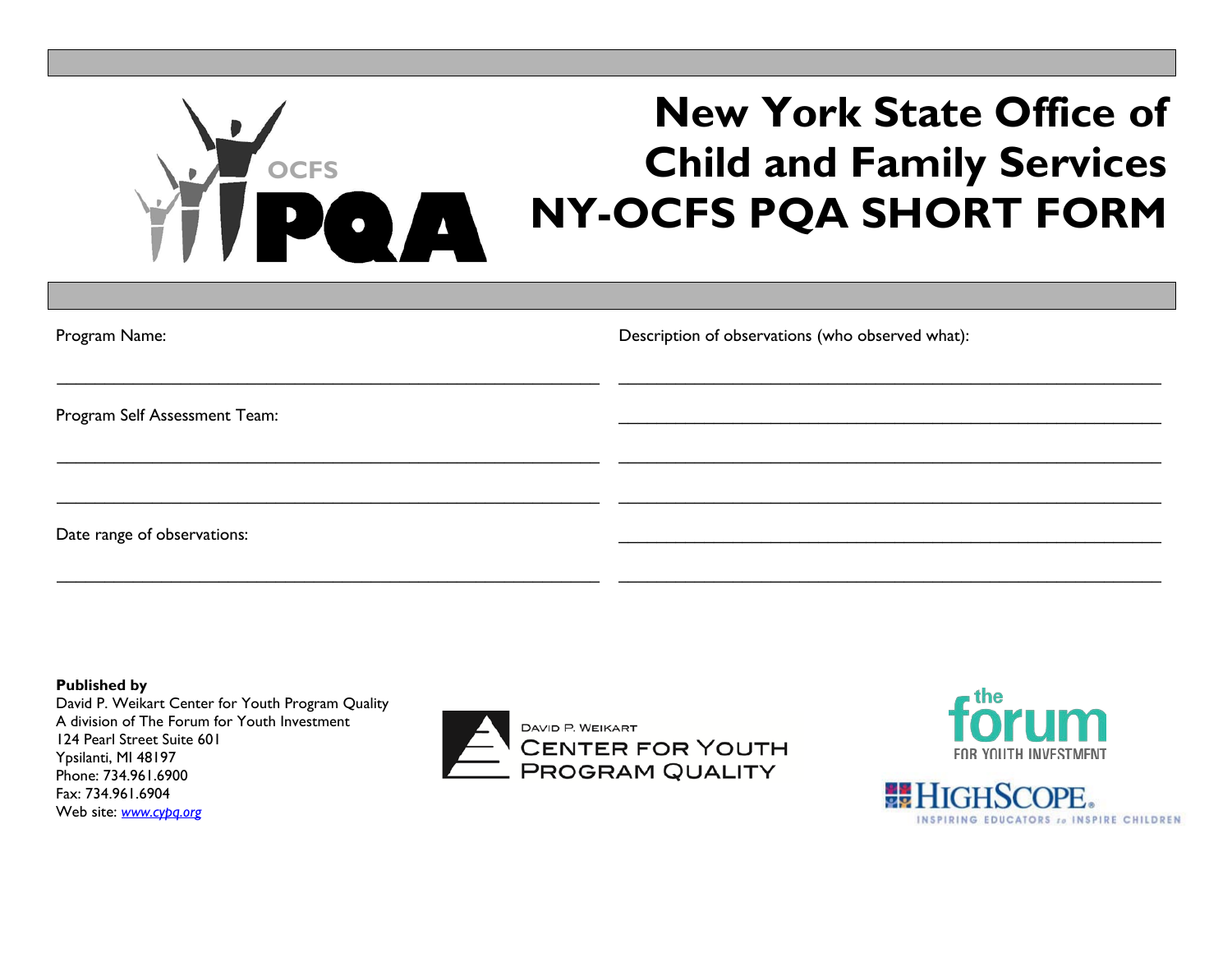## **NY-OCFS PQA Introduction NY-OCFS PQA Instructions**

The NY-OCFS PQA Short Form is designed use by a team to examine, discuss, and plan to improve the quality of their youth program. The NY-OCFS PQA provides an introduction to the best practices of positive youth development. The NY-OCFS PQA draws upon elements of the Youth Program Quality Assessment (Youth  $PQA$ )<sup>[1](#page-1-0)</sup>, which is a validated instrument designed to evaluate the quality of youth programs and identify staff training needs. The NY-OCFS PQA is structured around the 8 key developmental features developed by the National Research Council. [2](#page-1-1) This tool consists of a set of scorable standards for best practices in afterschool programs, community organizations, schools, summer programs, and other places where youth have fun, work, and learn with adults.

This instrument is meant for use as a program self assessment by a site team. As such, the methods we recommend for scoring the tool are designed primarily to achieve adult learning ends for members of site teams who are reflecting on their own practice and planning for change. The full Youth PQA is designed for both program self assessment and external assessment conducted by reliable outside observers. The Youth PQA is at the heart of the Youth Program Quality Intervention, a continuous improvement program that has been shown in an experimental field trial to improve program quality. Though rooted in youth development research, the NY-OCFS PQA has not yet been subjected to evaluation for validation. For this reason, this tool is best used through a self assessment process and with a low stakes accountability policy. The tool is structured with observational items listed at the top of the page, followed by Administrative Self Interview items, highlighted in gray. The complete program self assessment process is outlined on the right.

For more information on the Youth PQA and the Youth Program Quality Intervention, please contact the David P. Weikart Center for Youth Program Quality at (734) 961-6900 or the Forum for Youth Investment at (202) 207-3333.

Copyright © 2011 the Forum for Youth Investment.

Except as permitted under the Copyright Act of 1976, no part of this book may be reproduced or transmitted in any form or by any means, electronic or mechanical, including photocopy, recording, or any information storage-and-retrieval system, without prior permission in writing from the publisher. Based on content originally developed by High/Scope Educational Research Foundation

Printed in the United States of America

### <span id="page-1-1"></span><span id="page-1-0"></span>*1. Training and team selection*

The program self assessment can happen in two ways: (1) The recommended process is a team-based self assessment. The team should consist of a site lead who will coordinate the process, at least one to two other staff and, if possible, include board members, parents, youth or other community members. Team members each observe the program in action, and the team comes together to score a single NY-OCFS PQA Form. (2) Youth Bureau external monitors or other funders could work with the site self assessment team or independently to conduct observations. Site leads should identify participants and a plan for completing the form at the beginning of the process.

Once the team is chosen or monitor has been identified, participants should receive training in observational note-taking and use of the NY-OCFS PQA. Local county lead and online resources are available to assist with training.

### *2. Data Collection Preparation, Observation & note-taking.*

We recommend staff observe each other leading activities for at least 30 minutes and take objective notes while watching. You should take notes on a separate paper or laptop and complete the NY-OCFS PQA after the observation.

### 3. *Team-based Scoring Meeting*

Next the self assessment team gathers to discuss their observations. It is important to remember people's feelings—it can be scary to have others critique your youth work! The team will go through the NY-OCFS PQA item-by-item to agree on scores as a team. At this time, the team or administrator can determine the scores for the gray Administrator Self Interview based on reflection of the policies, procedures and practices of the program. Plan at least 2 hours for this scoring meeting. For observations conducted by a single site manager or external monitor, the observer should score the NY-OCFS PQA on their own, using their notes from the observation. Administrative Self Interview items should still be discussed with the program administrator.

Once completed, final scores should be marked on page 9, entered into the Excel-based Scores Reporter, and given to county leads. The scores will then be entered onto the QYDS Online System.

### *4. Improvement planning*

Ideally, the scoring process should lead right into ideas for how to improve the program. We recommend that you first identify strengths and then focus on no more than 3 areas for improvement. Resources are available to support your improvement planning. Later, plan time to reflect on the process.

<sup>1</sup> Smith, C., & Hohmann, C. (2005). *Full findings from the Youth PQA validation study*. Ypsilanti, MI: HighScope Educational Research Foundation.

<sup>2</sup> Eccles, J. S., & Gootman, J. A. (2002). *Community programs to promote youth development*. Washington, DC: National Academy Press.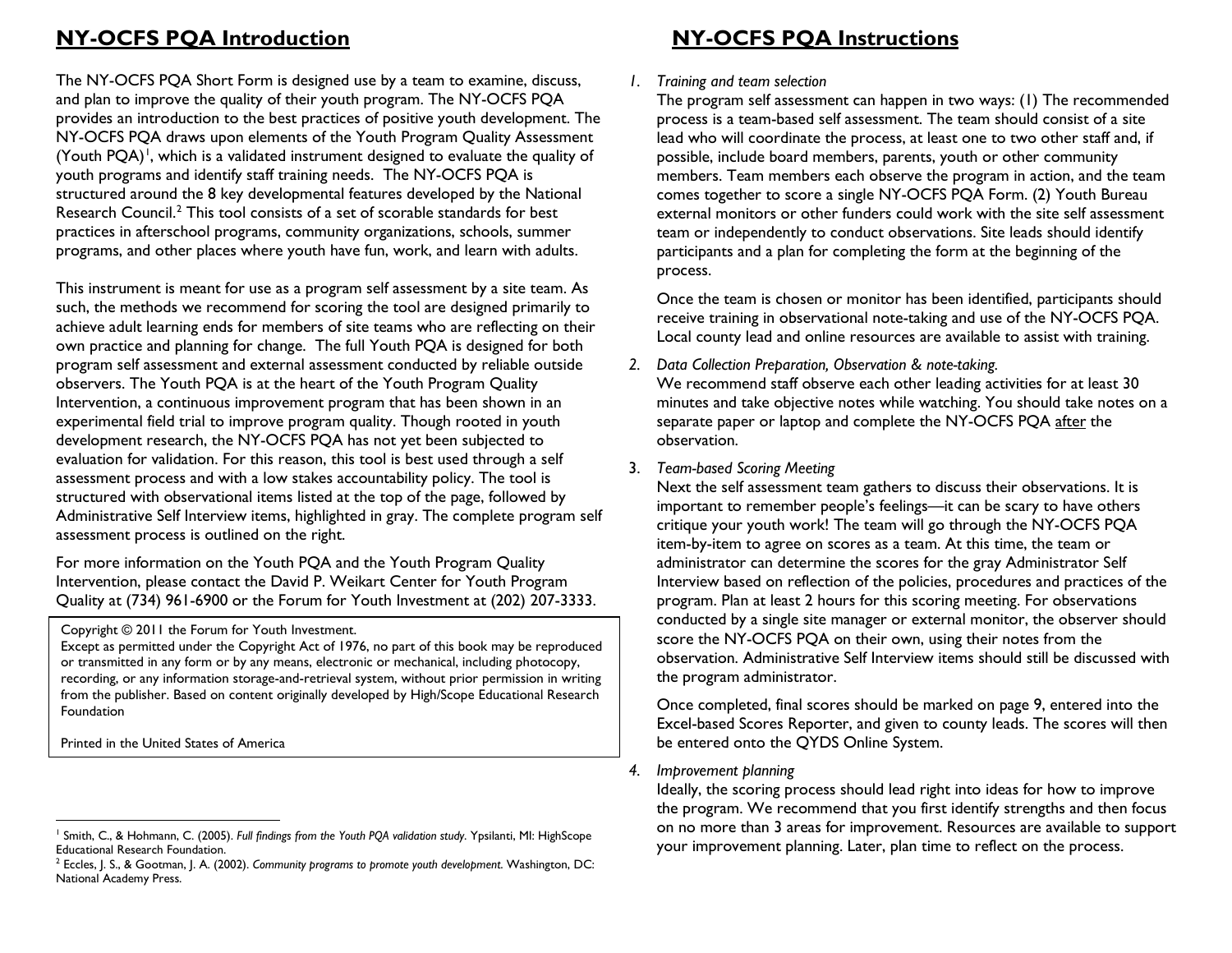# **Physical and Psychological Safety**

| <b>Items</b>                                                                                                                                                                                                                                                                                                                     |                                                                                                                                                                          |                                                                                                                                                                                                                                                                                                                                                          | <b>Supporting Evidence/Anecdotes</b>          |
|----------------------------------------------------------------------------------------------------------------------------------------------------------------------------------------------------------------------------------------------------------------------------------------------------------------------------------|--------------------------------------------------------------------------------------------------------------------------------------------------------------------------|----------------------------------------------------------------------------------------------------------------------------------------------------------------------------------------------------------------------------------------------------------------------------------------------------------------------------------------------------------|-----------------------------------------------|
| I The emotional climate of the<br>session is predominantly negative (e.g.,<br>disrespectful, tense, exclusive, even<br>angry or hostile; with negative<br>behaviors, such as rudeness, bragging,<br>insults, "trash talking," negative<br>gestures, or other such actions that<br>are not mediated by either youth or<br>staff). | 3 The emotional climate of the<br>session is neutral or characterized by<br>both positive and negative behaviors.                                                        | 5 The emotional climate of the<br>session is predominantly positive<br>(e.g., mutually respectful, relaxed,<br>supportive; characterized by<br>teamwork, camaraderie,<br>inclusiveness, and an absence of<br>negative behaviors). Any playful<br>negative behaviors (not considered<br>offensive by parties involved) are<br>mediated by staff or youth. |                                               |
| I There are major safety and health<br>hazards (e.g., broken equipment or<br>supplies, unmopped spills, flammable<br>and/or toxic materials) affecting the<br>program space.                                                                                                                                                     | 3 There are minor safety and health<br>concerns (e.g., dirty floors or<br>furniture, wobbly furniture, program<br>materials in disarray) affecting the<br>program space. | 5 The program space is free of<br>health and safety hazards.                                                                                                                                                                                                                                                                                             |                                               |
| I There are no written emergency<br>procedures or exits (e.g., fire escape<br>route, lost swimmer drill, severe<br>weather instructions), or staff is<br>unable to locate procedures.                                                                                                                                            | 3 Written emergency procedures<br>and exits are not posted, but staff is<br>able to locate them.                                                                         | 5 Written emergency procedures<br>and exits are posted in plain view.                                                                                                                                                                                                                                                                                    | Where are the emergency procedures and exits? |
| I Access to indoor and outdoor<br>program space is unsupervised during<br>program hours.                                                                                                                                                                                                                                         | 3 Access to either the indoor or<br>outdoor program space is<br>sometimes supervised during<br>program hours and sometimes not.                                          | 5 Access to indoor and outdoor<br>program space is supervised during<br>program hours.                                                                                                                                                                                                                                                                   | Is access to the program space supervised?    |

1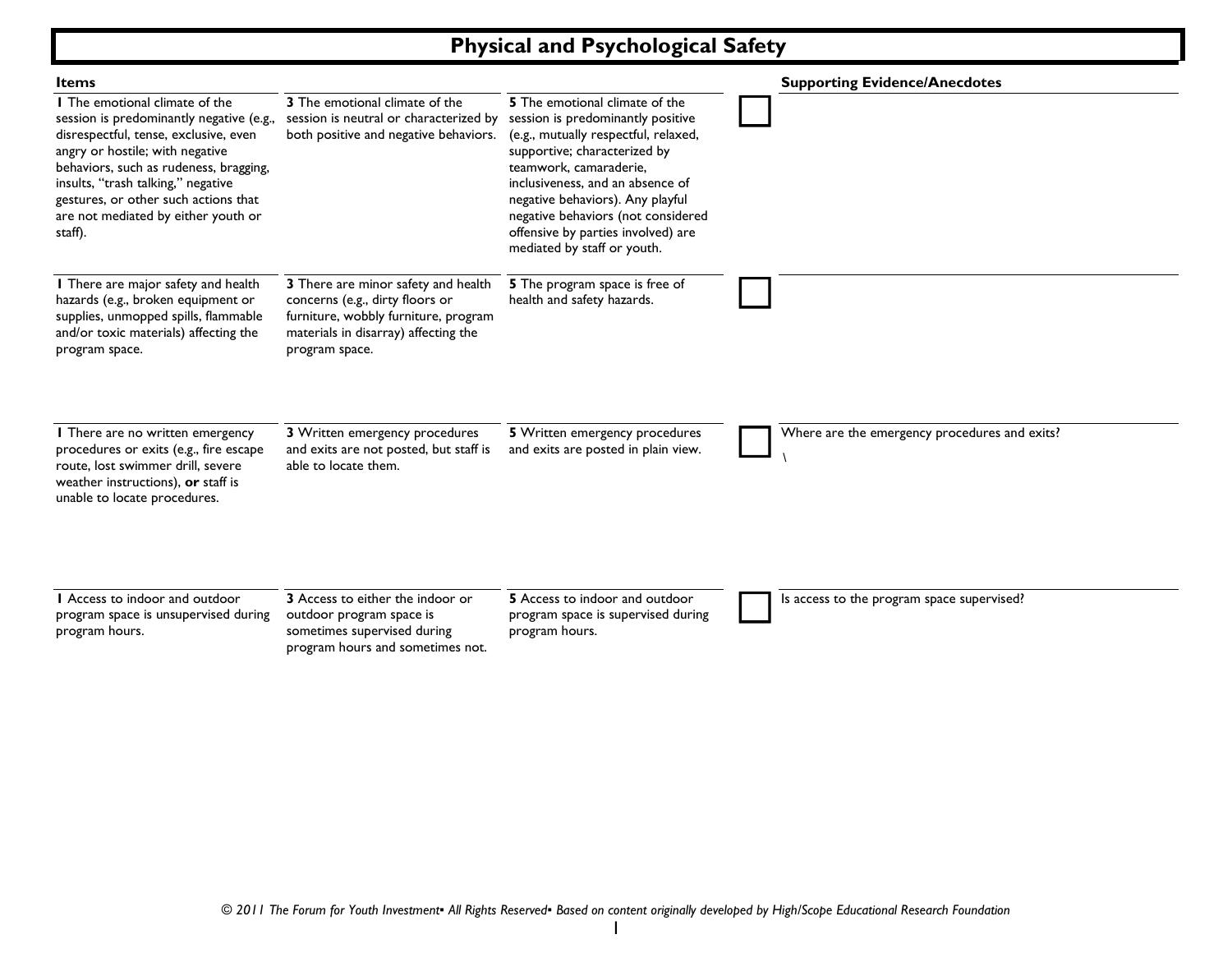# **Appropriate Structure**

| <b>Items</b>                                                                                                                 |                                                                                                                                                                                                                       |                                                                                                                                                                                                                                                        | <b>Supporting Evidence/Anecdotes</b>                                                   |
|------------------------------------------------------------------------------------------------------------------------------|-----------------------------------------------------------------------------------------------------------------------------------------------------------------------------------------------------------------------|--------------------------------------------------------------------------------------------------------------------------------------------------------------------------------------------------------------------------------------------------------|----------------------------------------------------------------------------------------|
| I Staff does not explain any activities<br>clearly.                                                                          | 3 Staff explains some activities<br>clearly.                                                                                                                                                                          | 5 Staff explains all activities clearly<br>(e.g., youth appear to understand<br>directions; sequence of events and<br>purpose are clear).                                                                                                              |                                                                                        |
| I There is either not enough or too<br>much time for activities.                                                             | 3 There is an appropriate amount of<br>time for some of the activities.                                                                                                                                               | 5 There is an appropriate amount of<br>time for all of the activities (e.g.,<br>youth do not appear rushed,<br>frustrated, bored, or distracted;<br>most youth finish activities).                                                                     |                                                                                        |
| I Staff rarely shares or attempt to<br>share control of activities with youth.                                               | 3 Staff attempts to share control<br>with youth but end up controlling<br>most activities themselves.                                                                                                                 | 5 Staff shares control of most<br>activities with youth, providing<br>guidance and facilitation while<br>retaining overall responsibility (e.g.,<br>staff uses youth leaders,<br>semiautonomous small groups, or<br>individually guided activities).   |                                                                                        |
| I Staff provides no<br>explanation/justification for<br>expectations, guidelines, or directions<br>given to youth.           | 3 Staff sometimes provides an<br>explanation/justification for<br>expectations, guidelines, or<br>directions given to youth.                                                                                          | 5 Staff always provides an<br>explanation/justification for<br>expectations, guidelines, or<br>directions given to youth.                                                                                                                              |                                                                                        |
| <b>Administrator Self Interview</b>                                                                                          |                                                                                                                                                                                                                       |                                                                                                                                                                                                                                                        |                                                                                        |
| I Youth and staff do not develop any<br>guidelines for behavior together.                                                    | 3 Youth and staff together develop<br>some guidelines for behavior (e.g.,<br>attire and standards of respect and<br>cultural awareness), but other<br>guidelines are developed without<br>both staff and youth input. | 5 Almost all guidelines for behavior<br>(e.g., attire and standards of respect<br>and cultural awareness) are<br>developed by youth and staff<br>together.                                                                                             | Who develops guidelines for behavior?                                                  |
| I Rules and behavioral expectations<br>are not readily available and the staff<br>does not review them with<br>participants. | 3 Rules and behavioral expectations<br>are readily available, but the staff<br>does not review them with<br>participants over the course of the<br>program offering (e.g.at the beginning<br>of each session).        | 5 Rules and behavioral expectations<br>are readily available and the staff<br>reviews them with participants over<br>the course of the program offering<br>(e.g. at the beginning of every session<br>or whenever infractions are likely to<br>occur). | Are rules and behavioral expectations available? Does staff review<br>them with youth? |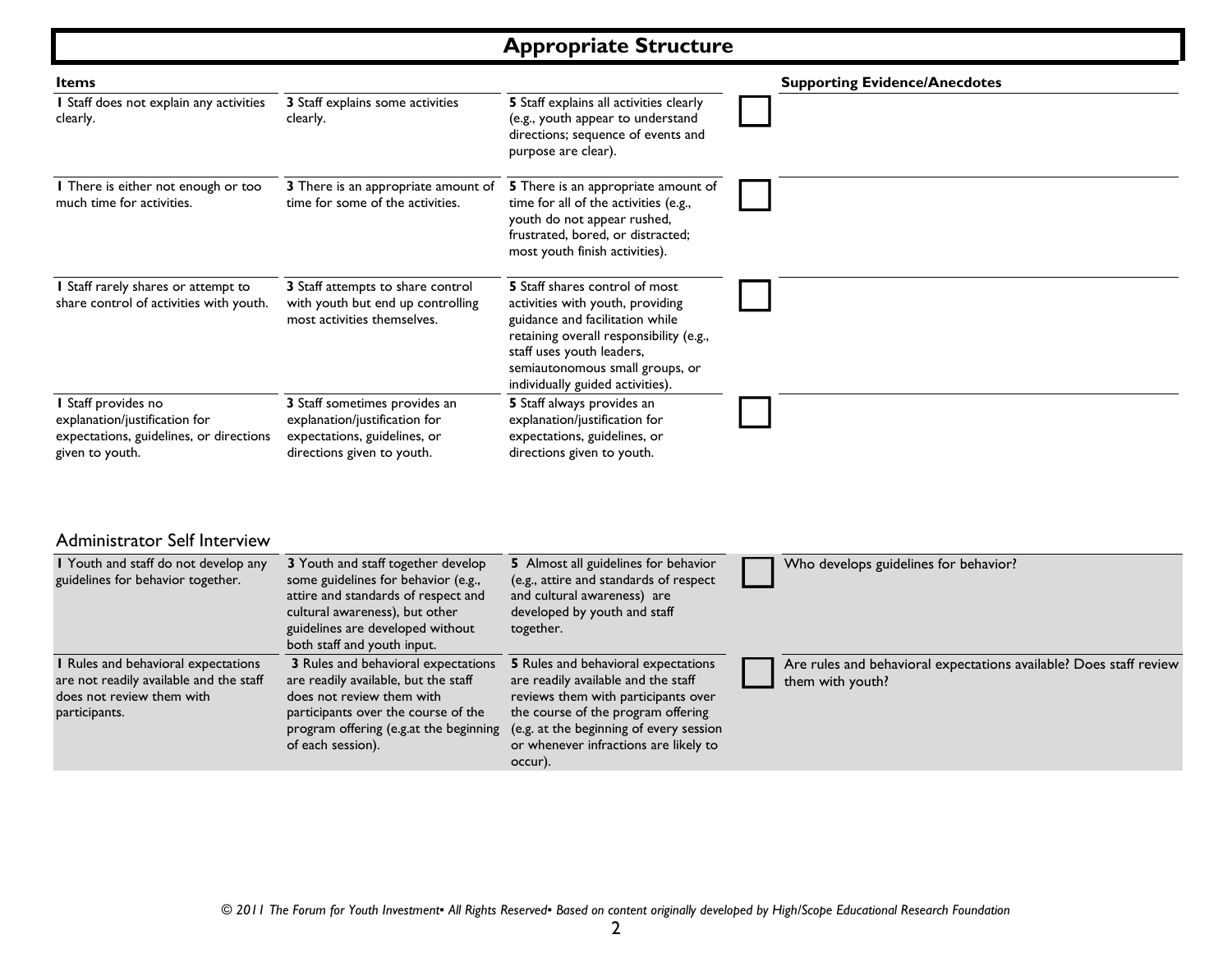# **Supportive Relationships**

| Items                                                                                                                                                                                                               |                                                                                                                                                                                       |                                                                                                                                                                                                                                                                                                                                       | <b>Supporting Evidence/Anecdotes</b>                                                                               |
|---------------------------------------------------------------------------------------------------------------------------------------------------------------------------------------------------------------------|---------------------------------------------------------------------------------------------------------------------------------------------------------------------------------------|---------------------------------------------------------------------------------------------------------------------------------------------------------------------------------------------------------------------------------------------------------------------------------------------------------------------------------------|--------------------------------------------------------------------------------------------------------------------|
| I During activities, staff mainly uses a<br>negative tone of voice and<br>disrespectful language.                                                                                                                   | 3 During activities, staff sometimes<br>uses a negative tone of voice and<br>disrespectful language and<br>sometimes uses a warm tone of<br>voice and respectful language.            | 5 During activities, staff mainly uses a<br>warm tone of voice and respectful<br>language.                                                                                                                                                                                                                                            |                                                                                                                    |
| I During activities, staff generally<br>frowns or scowls, uses unfriendly<br>gestures, and avoids eye contact.                                                                                                      | 3 During activities, staff sometimes<br>exhibits unfriendly behaviors and<br>sometimes uses a friendly approach.                                                                      | 5 During activities, staff generally<br>smiles, uses friendly gestures, and<br>makes eye contact.                                                                                                                                                                                                                                     |                                                                                                                    |
| I During activities, no staff is actively<br>involved with youth except for brief<br>introductions, endings, or transitions<br>(e.g., they are physically separated<br>from youth or do not interact with<br>them). | 3 During activities, staff (or some of<br>the staff) is sometimes, or<br>intermittently, actively involved with<br>youth.                                                             | 5 During activities, staff is almost<br>always actively involved with youth<br>(e.g., they provide directions, answer<br>questions, work as partners or team<br>members, check in with individuals<br>or small groups).                                                                                                               | $n/\circ = 1$                                                                                                      |
| I The activities provide no<br>opportunities for youth to talk about<br>(or otherwise communicate) what<br>they are doing and what they are<br>thinking about to others.                                            | 3 The activities provide at least one<br>opportunity for some youth to talk<br>about (or otherwise communicate)<br>what they are doing and what they<br>are thinking about to others. | 5 The activities provide all youth one<br>or more opportunities to talk about<br>(or otherwise communicate) what<br>they are doing and what they are<br>thinking about to others.                                                                                                                                                     | $n/\circ = 1$                                                                                                      |
| <b>Administrator Self Interview</b>                                                                                                                                                                                 |                                                                                                                                                                                       |                                                                                                                                                                                                                                                                                                                                       |                                                                                                                    |
| I New staff participate in less than 8<br>hours of preservice orientation<br>activities AND preservice orientation<br>activities do not include elements of<br>youth development                                    | 3 New staff participate in 8 or more<br>hours of preservice orientation<br>activities OR preservice orientation<br>activities include elements of youth<br>development                | 5 New staff participate in 8 or more<br>hours of preservice orientation<br>activities AND preservice<br>orientation activities include<br>elements of youth development.                                                                                                                                                              | Does new staff participate in preservice orientation? Does this<br>orientation include youth development elements? |
| I Training for program staff is not<br>provided regularly.                                                                                                                                                          | 3 Relevant training for program staff<br>is provided regularly, either on -or<br>off-site, but topics are not related to<br>positive youth development.                               | 5 Relevant training for program staff<br>is provided regularly, either on -or<br>off-site, on a variety of topics related<br>to positive youth development.<br>Topics may include but are not<br>limited to: conflict resolution,<br>social/emotional development,<br>cultural competency, focus on youth<br>strengths or resiliency. | Does staff get regular training in positive youth development topics?                                              |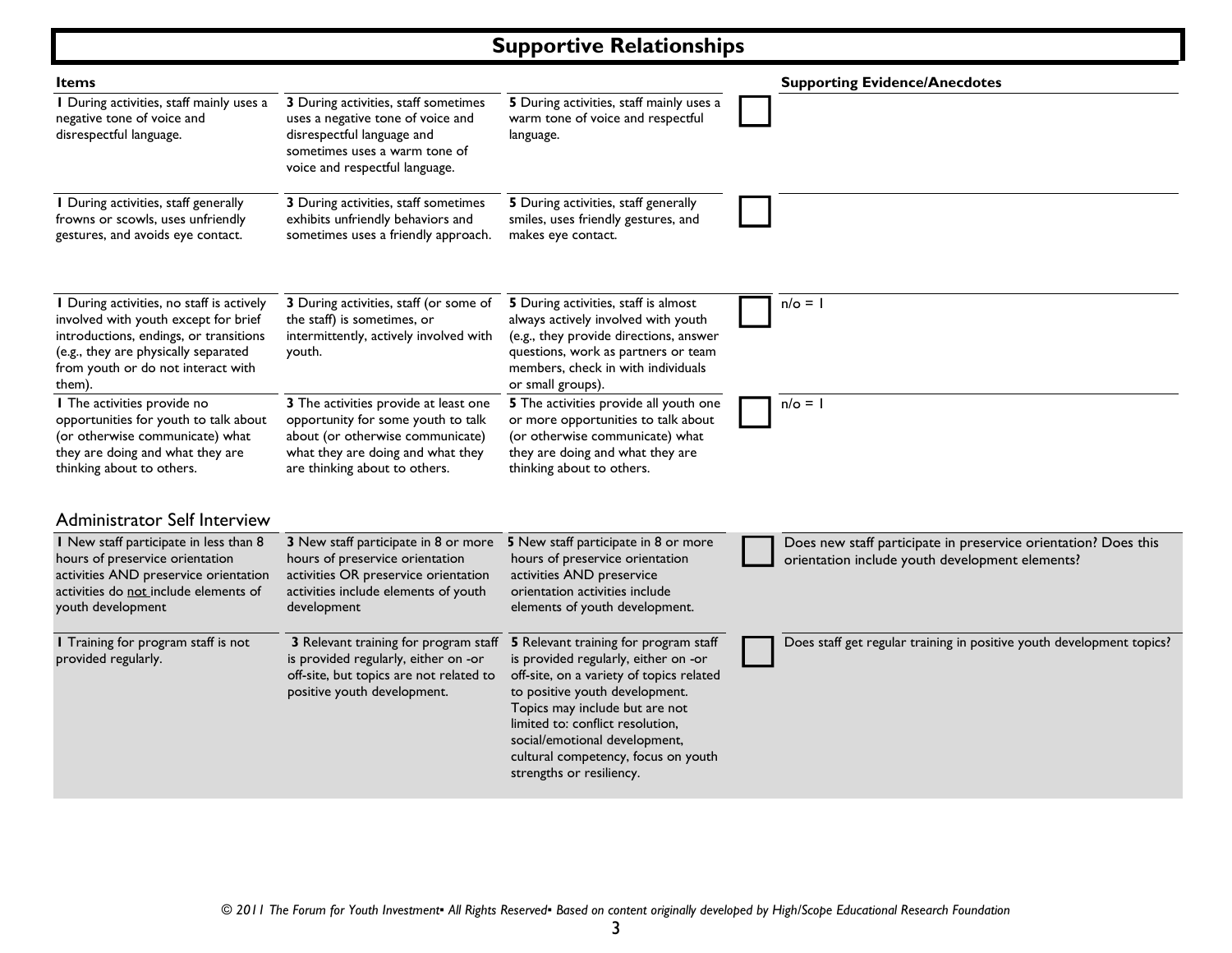### **Opportunities to Belong**

| Items                                                                                                                                                                                     |                                                                                                                                                                                                  |                                                                                                                                                                                                                                                       | <b>Supporting Evidence/Anecdotes</b>                                                                                              |
|-------------------------------------------------------------------------------------------------------------------------------------------------------------------------------------------|--------------------------------------------------------------------------------------------------------------------------------------------------------------------------------------------------|-------------------------------------------------------------------------------------------------------------------------------------------------------------------------------------------------------------------------------------------------------|-----------------------------------------------------------------------------------------------------------------------------------|
| <b>I</b> Comments or slurs intended to hurt<br>someone who is present explicitly<br>indicate religious, ethnic, class, gender,<br>ability, appearance, or sexual<br>orientation bias(es). | 3 There is evidence (e.g., comments<br>or slurs) of religious, ethnic, class,<br>gender, ability, appearance, or sexual<br>orientation bias, but comments are<br>not directed at anyone present. | <b>5</b> There is no evidence of bias but<br>rather there is mutual respect for<br>and inclusion of others of a different<br>religion, ethnicity, class, gender,<br>ability, appearance or sexual<br>orientation.                                     | Is there mutual respect between youth despite differences in<br>religion, ethnicity, class, gender, etc.? Please give an example. |
| I Youth have no opportunities to get<br>to know each other (beyond self-<br>selected pairs or small cliques).                                                                             | 3 Youth have informal opportunities<br>to get to know each other (e.g.,<br>youth engage in informal<br>conversations before, during, or<br>after session).                                       | 5 Youth have structured<br>opportunities to get to know each<br>other (e.g., there are team-building<br>activities, introductions, personal<br>updates, welcomes of new group<br>members, icebreakers, and a variety<br>of groupings for activities). | $n/\circ =$                                                                                                                       |
| I The activity does not include<br>opportunities for youth to work<br>cooperatively together.                                                                                             | 3 The activity includes opportunities<br>for some youth to work<br>cooperatively together.                                                                                                       | <b>5</b> The activity includes opportunities<br>for all youth to work cooperatively<br>together.                                                                                                                                                      |                                                                                                                                   |

### Administrator Self Interview

**1** None of the following are present**:** a staff member speaks an other-than-English language spoken by program participants, food reflects cultural diversity, decoratons reflect cultural diversity, some staff share cultural/racial/ethnic background of participants, youth or families are invited to share about their culture, the program space displays youth's work.

**3** Cultural diversity is promoted by 1 or 2 of the following: a staff member speaks an other-than-English language spoken by program participants, food reflects cultural diversity, decoratons reflect cultural diversity, some staff share cultural/racial/ethnic background of participants, youth or families are invited to share about their culture, the program space displays youth's work.

**5** Cultural diversity is promoted by at least 3 of the following: a staff member speaks an other-than-English language spoken by program participants, food reflects cultural diversity, decoratons reflect cultural diversity, some staff share cultural/racial/ethnic background of participants, youth or families are invited to share about their culture, the program space displays youth's work.

### How is cultural diversity promoted by staff?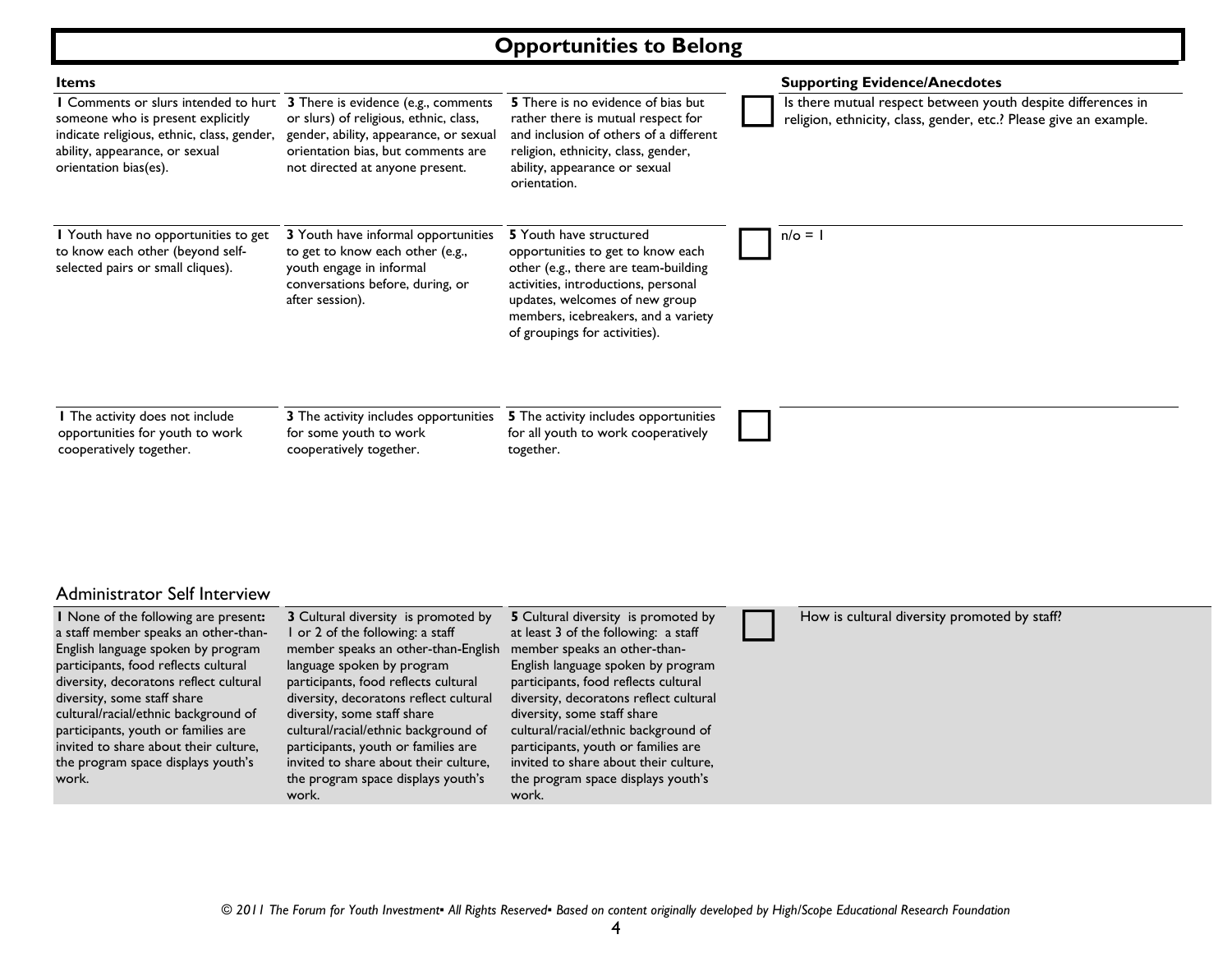# **Positive Social Norms**

| <b>Items</b>                                                                                                                                           |                                                                                                                                                                              |                                                                                                                                                                                                                                                                        | <b>Supporting Evidence/Anecdotes</b> |
|--------------------------------------------------------------------------------------------------------------------------------------------------------|------------------------------------------------------------------------------------------------------------------------------------------------------------------------------|------------------------------------------------------------------------------------------------------------------------------------------------------------------------------------------------------------------------------------------------------------------------|--------------------------------------|
| I Youth exhibit predominantly<br>exclusive relationships, limited to a<br>few individuals or a small clique within<br>the program offering.            | 3 Relationships to others in the<br>group are not fully inclusive, but<br>youth know and use one another's<br>names.                                                         | 5 Youth exhibit predominately<br>inclusive relationships with all in the<br>program offering, including<br>newcomers.                                                                                                                                                  |                                      |
| I Youth do not identify with the<br>program offering (e.g., many youth<br>complain about or express dislike of<br>the program offering or activities). | 3 Youth do not strongly identify with<br>the program offering but do not<br>complain or express dislike.                                                                     | 5 Youth strongly identify with the<br>program offering (e.g., hold one<br>another to established guidelines, use<br>ownership language, such as "our<br>program," engage in shared<br>traditions such as shared jokes,<br>songs, gestures).                            |                                      |
| I The activities provide no<br>opportunities to acknowledge the<br>achievements, work, or contributions<br>of youth.                                   | 3 The activities provide<br>opportunities to acknowledge the<br>achievements, work, or<br>contributions of some youth, but<br>opportunities are unscheduled or<br>impromptu. | <b>5</b> The activities include structured<br>opportunities (e.g., group<br>presentations, sharing times,<br>recognition celebrations, exhibitions,<br>performances) to publicly<br>acknowledge the achievements,<br>work, or contributions of at least<br>some youth. |                                      |

### Administrator Self Interview

| explicit conflict resolution policies or<br>conflict resolution policies or<br>conflict resolution policy or<br>procedures, but they do not include<br>procedure that consists of several<br>procedures.<br>all of the following (1) approaches<br>steps that staff uses when addressing<br>youth conflicts in a, non-threatening<br>conflict including: (1) approaches<br>youth conflicts in a, non-threatening<br>manner (i.e. approaches calmly, stops<br>manner (i.e. approaches calmly, stops<br>hurtful actions, and acknowledges<br>hurtful actions, and acknowledges<br>youth feelings); (2) seeks input from<br>youth to determine cause and<br>youth feelings); (2) seeks input from<br>solution of conflict; (3) examines<br>youth to determine cause and<br>relationship between actions and<br>solution of conflict; (3) examines<br>relationship between actions and<br>consequences; (4) follows up with<br>those involved afterward.<br>consequences; (4) follows up with<br>those involved afterward. | what does it entail? |
|------------------------------------------------------------------------------------------------------------------------------------------------------------------------------------------------------------------------------------------------------------------------------------------------------------------------------------------------------------------------------------------------------------------------------------------------------------------------------------------------------------------------------------------------------------------------------------------------------------------------------------------------------------------------------------------------------------------------------------------------------------------------------------------------------------------------------------------------------------------------------------------------------------------------------------------------------------------------------------------------------------------------|----------------------|
|------------------------------------------------------------------------------------------------------------------------------------------------------------------------------------------------------------------------------------------------------------------------------------------------------------------------------------------------------------------------------------------------------------------------------------------------------------------------------------------------------------------------------------------------------------------------------------------------------------------------------------------------------------------------------------------------------------------------------------------------------------------------------------------------------------------------------------------------------------------------------------------------------------------------------------------------------------------------------------------------------------------------|----------------------|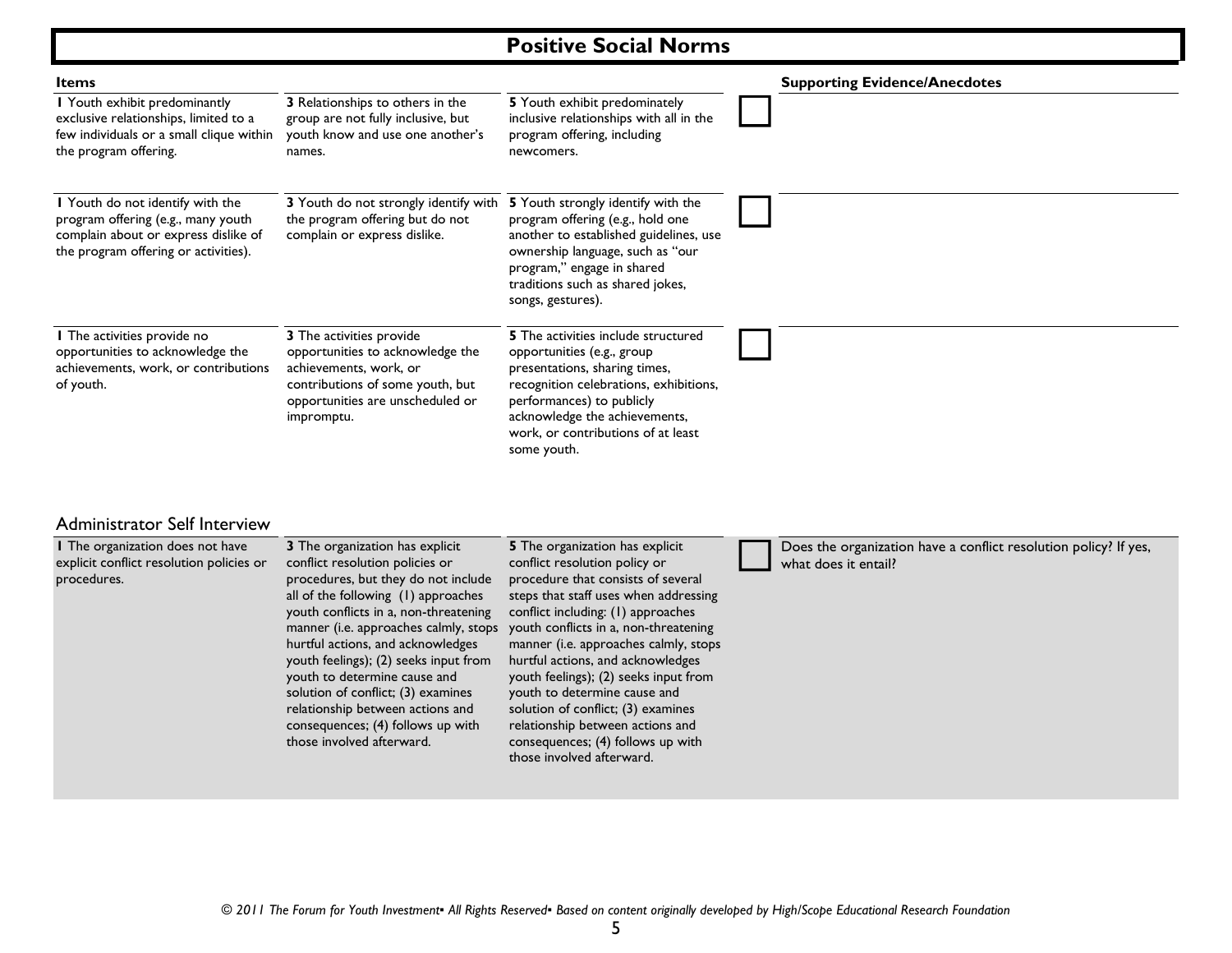# **Support for Efficacy and Mattering**

| <b>Items</b>                                                                                                                                                                                                                                                                                                       |                                                                                                                                                                                                                                                                                                                     |                                                                                                                                                                                                                                                                                                                                                                 | <b>Supporting Evidence/Anecdotes</b>                                                                                                                    |
|--------------------------------------------------------------------------------------------------------------------------------------------------------------------------------------------------------------------------------------------------------------------------------------------------------------------|---------------------------------------------------------------------------------------------------------------------------------------------------------------------------------------------------------------------------------------------------------------------------------------------------------------------|-----------------------------------------------------------------------------------------------------------------------------------------------------------------------------------------------------------------------------------------------------------------------------------------------------------------------------------------------------------------|---------------------------------------------------------------------------------------------------------------------------------------------------------|
| I The activities do not (will not) lead<br>to tangible products or performances.                                                                                                                                                                                                                                   | 3 The activities lead (or will lead) to<br>tangible products or performances<br>but do not reflect ideas or designs of<br>youth (e.g., only staff's ideas are<br>reflected).                                                                                                                                        | 5 The program activities lead (or will<br>lead in future sessions) to tangible<br>products or performances that<br>reflect ideas or designs of youth.                                                                                                                                                                                                           | $n/\circ = 1$                                                                                                                                           |
| I During activities, no youth have an<br>opportunity to lead a group.                                                                                                                                                                                                                                              | 3 During activities, some youth have<br>an opportunity to lead a group.                                                                                                                                                                                                                                             | 5 During activities, all youth have<br>one or more opportunities to lead a<br>group (e.g., teach others; lead a<br>discussion, song, project, event,<br>outing, or other activity).                                                                                                                                                                             |                                                                                                                                                         |
| I Youth do not have opportunities to<br>make plans for projects or activities.                                                                                                                                                                                                                                     | 3 Youth have at least one<br>opportunity to make plans for a<br>project or activity (individual or<br>group).                                                                                                                                                                                                       | 5 Youth have multiple opportunities<br>to make plans for projects and<br>activities (individual or group).                                                                                                                                                                                                                                                      | $n/\circ = 1$                                                                                                                                           |
| I The activities do not provide<br>opportunities for all youth to make<br>choices.                                                                                                                                                                                                                                 | 3 All youth have opportunities to<br>choose among alternatives, but<br>choices are limited to discrete<br>choices presented by the leader.                                                                                                                                                                          | 5 All youth have the opportunity to<br>make at least one open-ended choice<br>(content or process) within the<br>content framework of the activities<br>(e.g., youth decide topics within a<br>given subject area, subtopics, or<br>aspects of a given topic; youth decide<br>roles, order of activities, tools or<br>materials, or how to present<br>results). | $n/\circ = 1$                                                                                                                                           |
| I No youth are engaged in an<br>intentional process of reflecting on<br>what they are doing or have done.                                                                                                                                                                                                          | 3 Some youth are engaged in an<br>intentional process of reflecting on<br>what they are doing or have done.                                                                                                                                                                                                         | 5 All youth are engaged in an<br>intentional process of reflecting on<br>what they are doing or have done<br>(e.g., writing in journals; reviewing<br>minutes; sharing progress or feelings<br>about the experience).                                                                                                                                           | $n/\circ = 1$                                                                                                                                           |
| <b>Administrator Self Interview</b>                                                                                                                                                                                                                                                                                |                                                                                                                                                                                                                                                                                                                     |                                                                                                                                                                                                                                                                                                                                                                 |                                                                                                                                                         |
| I Youth and staff do not share<br>responsibilities on any of the<br>following: (1) program quality<br>review/ improvement; (2) hiring or<br>training staff; (3) recruiting new youth<br>to the organization; (4) program<br>evaluation and feedback (5)<br>determining program schedules and<br>program offerings. | 3 Youth and staff share<br>responsibilities on one or two of the<br>following: (1) program quality<br>review/ improvement; (2) hiring or<br>training staff; (3) recruiting new<br>youth to the organization; (4)<br>program evaluation and feedback; (5)<br>determining program schedules and<br>program offerings. | 5 Youth and staff share<br>responsibilities on at least three of<br>the following: (1) program quality<br>review/improvement; (2) hiring or<br>training staff; (3) recruiting new<br>youth to the organization; (4)<br>program evaluation and feedback<br>(5) determining program schedules<br>and program offerings.                                           | Do youth participate in program quality review, hiring/training<br>staff, recruiting new youth, program evaluation or determining<br>program schedules? |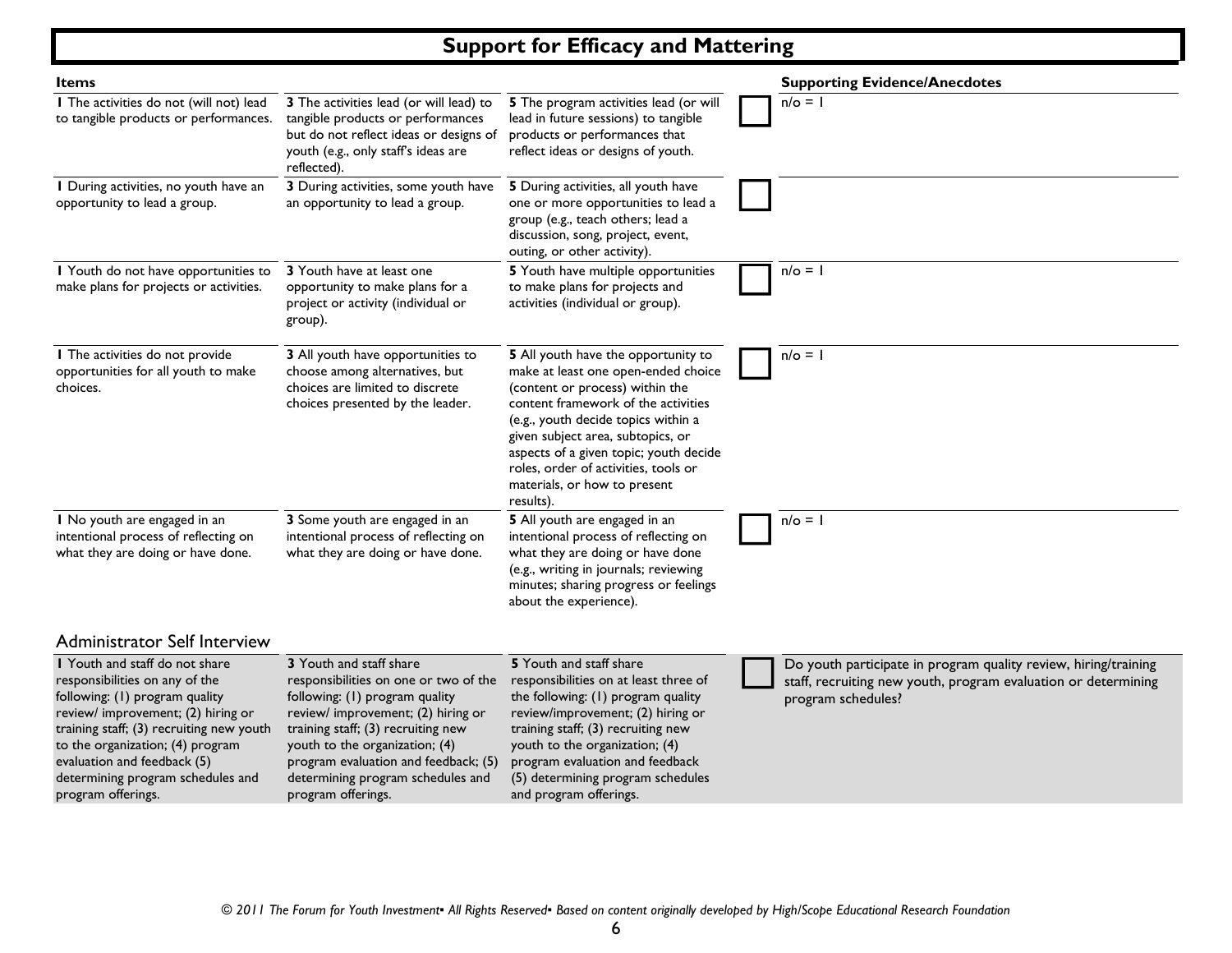# **Opportunities for Skill Building**

| <b>Items</b>                                                                                                                                                                                                                               |                                                                                                                                                                                                                 |                                                                                                                                                                                                                                                            | <b>Supporting Evidence/Anecdotes</b> |
|--------------------------------------------------------------------------------------------------------------------------------------------------------------------------------------------------------------------------------------------|-----------------------------------------------------------------------------------------------------------------------------------------------------------------------------------------------------------------|------------------------------------------------------------------------------------------------------------------------------------------------------------------------------------------------------------------------------------------------------------|--------------------------------------|
| I The activities provide no<br>opportunities for youth to engage<br>with either materials or ideas or to<br>improve a skill through guided<br>practice; activities mostly involve<br>waiting, listening, watching, and<br>repeating.       | 3 The activities provide limited<br>opportunities for youth to engage<br>with materials or ideas or to<br>improve a skill though guided<br>practice.                                                            | <b>5</b> The bulk of the activities involve<br>youth in engaging with (creating,<br>combining, reforming) materials or<br>ideas or improving a skill though<br>guided practice.                                                                            | $n/\circ = 1$                        |
| <b>I</b> The activities focus almost<br>exclusively on abstract concepts,<br>providing limited or no related<br>concrete experiences.                                                                                                      | 3 The activities focus almost<br>exclusively on concrete experiences,<br>providing limited or no opportunities<br>to engage with related abstract<br>concepts.                                                  | 5 The activities balance concrete<br>experiences involving materials,<br>people, and projects (e.g., field trips,<br>experiments, interviews, service<br>trips, creative writing) with abstract<br>concepts (e.g., lectures, diagrams,<br>formulas).       |                                      |
| I Youth are not encouraged to try<br>out new skills or attempt higher levels<br>of performance.                                                                                                                                            | 3 Some youth are encouraged to try<br>out new skills or attempt higher<br>levels of performance but others are<br>not.                                                                                          | 5 All youth are encouraged to try<br>out new skills or attempt higher<br>levels of performance.                                                                                                                                                            | $n/\circ = 1$                        |
| I Some youth who try out new skills<br>with imperfect results, errors, or<br>failure are informed of their errors<br>(e.g., "That's wrong") and/or are<br>corrected, criticized, made fun of, or<br>punished by staff without explanation. | 3 Some youth who try out new skills<br>receive support from staff who<br>problem-solve with youth despite<br>imperfect results, errors, or failure,<br>and/ or some youth are corrected<br>with an explanation. | 5 All youth who try out new skills<br>receive support from staff despite<br>imperfect results, errors, or failure;<br>staff allows youth to learn from and<br>correct their own mistakes and<br>encourage youth to keep trying to<br>improve their skills. | $n/\circ = 1$                        |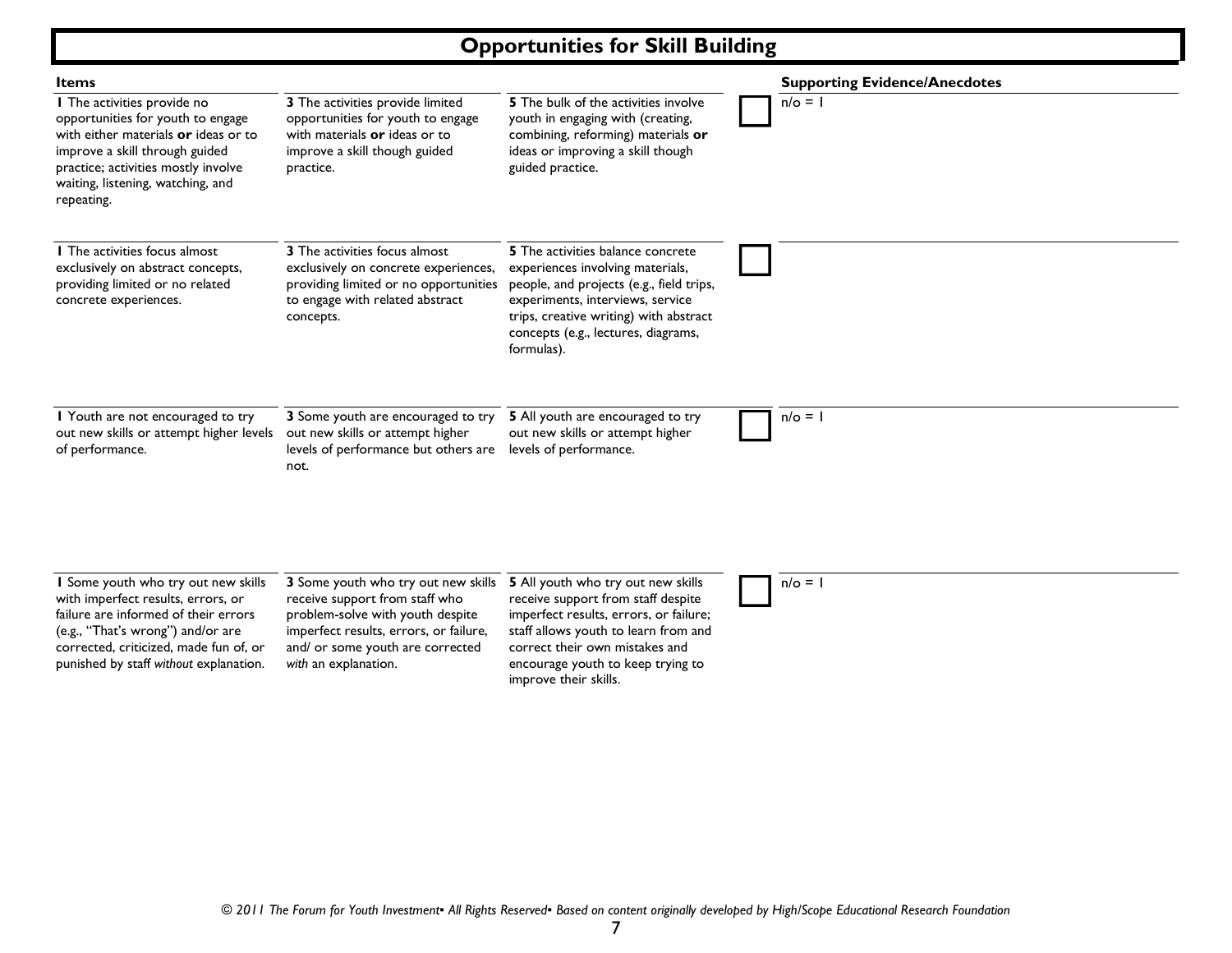# **Integration of Families, Schools, Communities**

| <b>Items</b>                                                                                                                                                                                                                                                       |                                                                                                                                                                                                                                                                                                                                                                                                                                                                                                                                                                                                                         |                                                                                                                                                                                                                                                                                                                                                                                                                                                                                                 | <b>Supporting Evidence/Anecdotes</b>                                                                                                                                                  |
|--------------------------------------------------------------------------------------------------------------------------------------------------------------------------------------------------------------------------------------------------------------------|-------------------------------------------------------------------------------------------------------------------------------------------------------------------------------------------------------------------------------------------------------------------------------------------------------------------------------------------------------------------------------------------------------------------------------------------------------------------------------------------------------------------------------------------------------------------------------------------------------------------------|-------------------------------------------------------------------------------------------------------------------------------------------------------------------------------------------------------------------------------------------------------------------------------------------------------------------------------------------------------------------------------------------------------------------------------------------------------------------------------------------------|---------------------------------------------------------------------------------------------------------------------------------------------------------------------------------------|
| I Family members are not formally or<br>informally welcomed as part of the<br>program AND there are limits or<br>barriers to their participation (i.e.<br>family members are not allowed or<br>are discouraged from being present<br>during the program offering). | 3 There are no formal policies or<br>procedures to encourage family<br>members' participation, but family<br>participation is allowed or<br>welcomed.                                                                                                                                                                                                                                                                                                                                                                                                                                                                   | 5 Family members are formally<br>welcomed as part of the program<br>(e.g., there is an open door policy,<br>families are given opportunities to<br>volunteer or participate, there is an<br>orientation on program enrollment).                                                                                                                                                                                                                                                                 | How are family welcomed into the program?                                                                                                                                             |
| I No communication occurs with<br>most families of youth participants.                                                                                                                                                                                             | <b>3</b> Some communication with families<br>of youth participants occurs, but it is<br>informal or there is no plan to make<br>sure it occurs.                                                                                                                                                                                                                                                                                                                                                                                                                                                                         | <b>5</b> Staff has intentional or established<br>ways of communicating with families<br>(e.g., conferences, communicate<br>about youth academic and social or<br>emotional goals, newsletters and<br>phone calls).                                                                                                                                                                                                                                                                              | In what ways does staff communicate with families?                                                                                                                                    |
| I Communication with families<br>almost always focuses exclusively on<br>solving problems.                                                                                                                                                                         | 3 Communication with families<br>sometimes focuses on youth<br>strengths, setting goals, and/or<br>building a team with parents, but<br>often focus exclusively on dealing<br>with problems.                                                                                                                                                                                                                                                                                                                                                                                                                            | 5 Communication with families<br>usually focuses on youth strengths,<br>setting goals, and building a team<br>with families rather than on dealing<br>with problems.                                                                                                                                                                                                                                                                                                                            | What is the focus of communication with families?                                                                                                                                     |
| I No communication occurs with<br>schools that serve youth.                                                                                                                                                                                                        | 3 Communication with schools is<br>limited to coordination of<br>transportation, schedules, or other<br>logistics.                                                                                                                                                                                                                                                                                                                                                                                                                                                                                                      | <b>5</b> Communication with schools<br>occurs to better coordinate<br>supports and opportunities for<br>youth.                                                                                                                                                                                                                                                                                                                                                                                  | In what ways does staff communicate with schools?<br>If program is seasonal or it is not approriate to communicate with<br>schools, do not rate. Write an "X" in the box at the left. |
| I No communication occurs with<br>other organizations that serve youth.                                                                                                                                                                                            | 3 Communication with other youth<br>organizations is limited to<br>coordination of transportation,<br>schedules, or other logistics.                                                                                                                                                                                                                                                                                                                                                                                                                                                                                    | 5 Communication with other youth<br>organizations occurs to better<br>coordinate supports and<br>opportunities for youth.                                                                                                                                                                                                                                                                                                                                                                       | In what ways does staff communicate with other youth<br>organizations?                                                                                                                |
| I The organization does not actively<br>builds links to the community.                                                                                                                                                                                             | 3 The organization actively builds<br>links to the community in only one<br>of the following ways: (1) actively<br>seeks new participants by reaching<br>out to youth and families that are<br>not yet involved in the program; (2)<br>seeks opportunities for youth to<br>participate in community service,<br>civic engagement, or service learning;<br>(3) recruits and trains community<br>volunteers from diverse backgrounds<br>to assist in program; (4) pursues new<br>opportunities for community<br>members to support the program<br>(e.g., in-kind donations of space and<br>materials, financial support). | 5 The organization actively builds<br>links to the community in two of the<br>following ways: (1) actively seeks<br>new participants within the<br>community; (2) seeks opportunities<br>for youth to participate in<br>community service (3) recruits<br>community volunteers from diverse<br>backgrounds to assist in program; (4)<br>pursues new opportunities for<br>community members to support the<br>program (e.g., in-kind donations of<br>space and materials, financial<br>support). | In what ways does the organization build links to the community?                                                                                                                      |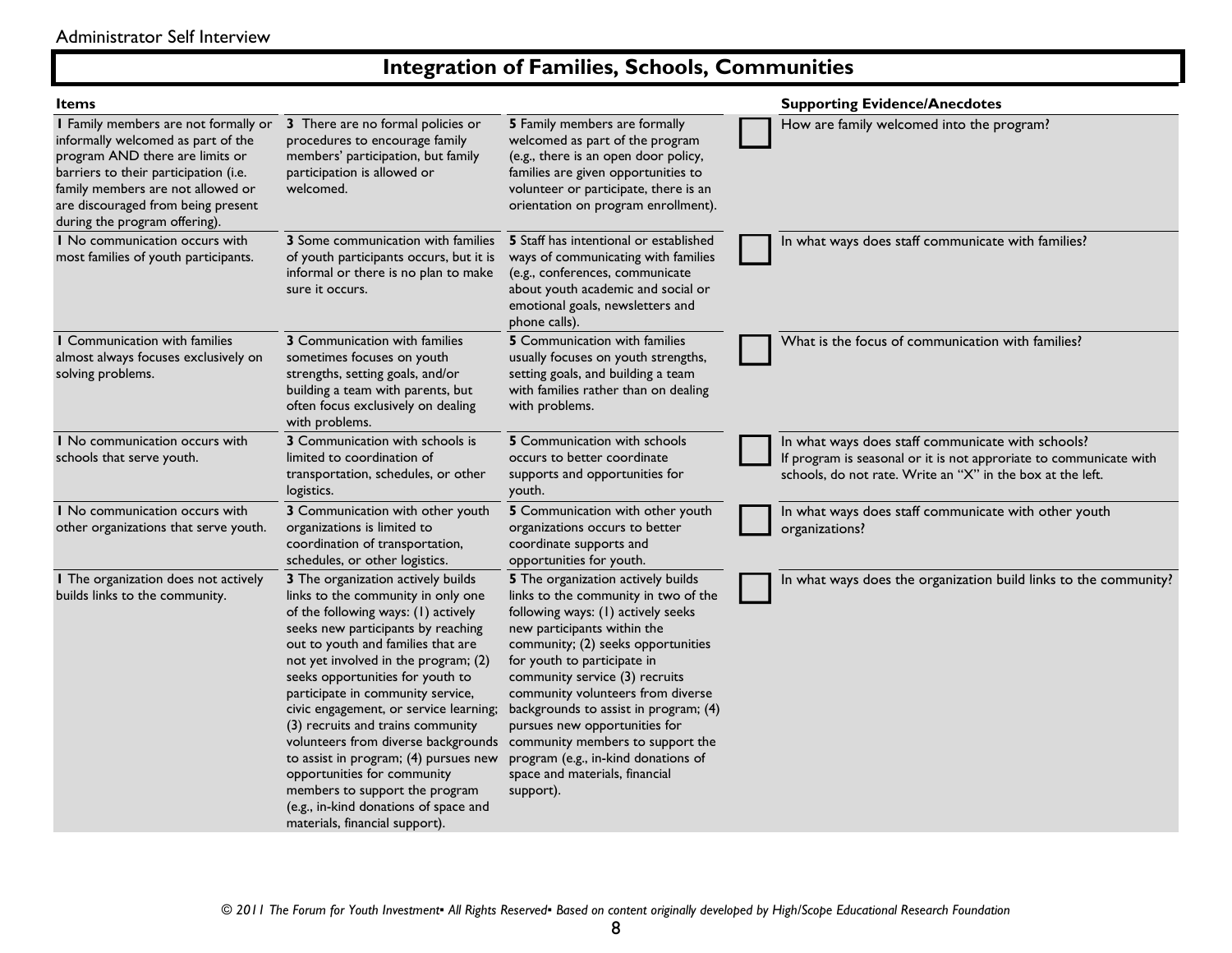### **Continuous Improvement**

**1** The organization does not have explicit continuous improvement policies or procedures.

**3** The organization has continuous improvement policies or procedures, but they include only one of the following: 1) selfassessment with a site team; 2) team planning for improvement,; 3) providing feedback on the implementation of the plan; 4)aligning professional development with identified areas for improvement.

**5** The organization has explicit continuous improvement policy or procedure that consists of several steps, including: (1) self assessment with a site team; (2) planning with team; (3) providing feedback on implementation of the plan; (4) aligning professional development.

### **Items Supporting Evidence/Anecdotes**

 Does the organization have a continuous improvement policy? If yes, what does it entail?